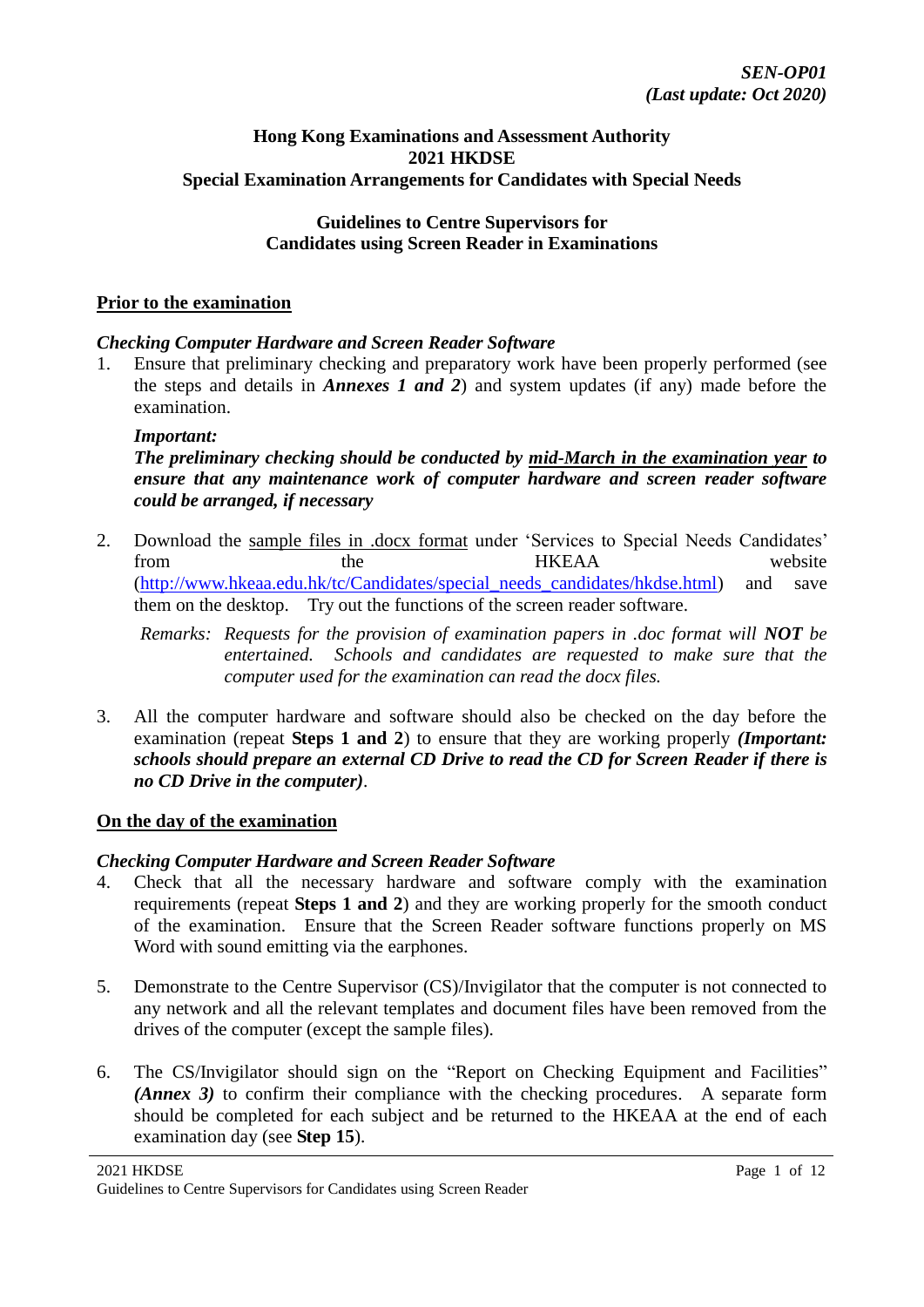## *Receiving Examination Materials*

- 7. Receive the following items for individual candidates being approved to use Screen Reader for each paper concerned:
	- (a) normal question paper;
	- (b) special question paper (if applicable) in a sealed envelope; and
	- (c) a sealed envelope with an Examination CD containing the softcopy of the question paper saved in .docx format; and
	- (d) a reserve CD containing the question paper in a separately sealed envelope

*Note: The reserve CD serves as a back-up only. It should not be opened unless the Examination CD is not working.*

## **Before the Examination**

- 8. Follow the procedures in the CS Handbook (SEN centres) regarding:
	- (a) admission of candidates;
	- (b) advising candidates to put away their personal belongings, switch off their mobile phones/electronic devices, etc.;
	- (c) unsealing the question paper packets and the envelope of the Examination CD containing the softcopy of the question paper;
	- (d) checking the number of pages/questions of the printed copy and softcopy of the question paper; and
	- (e) distributing the question papers.
- 9. Before announcing the start of the examination:
	- (a) ask candidates to set the reading mode/functions of the Screen Reader according to their own preference with the use of the sample files (in .docx format);
	- (b) allow candidates to practise the operation of the Screen Reader for a short while (e.g. 10-15 minutes) before the examination starts;
	- (c) delete the sample files and empty Recycle Bin after practice;
	- (d) when the screen reader is ready, ask candidates to insert the Examination CD in the computer and open the MS Word file containing the question paper *(Note: It is possible that a whole set of the question paper is divided into several files, each containing a certain part of the question paper)*;
	- (e) check to ensure that the file(s) is/are not corrupted and can be opened properly *(Note: candidates are not allowed to read the question paper with the screen reader at this juncture)*;
	- (f) remind the candidates that **they are only allowed to use the screen reader software in the computer to read the question papers, and they MUST NOT open any other software or internet browser during the examination**. Any misuse of the allowable ancillary aids during the examination will risk a mark penalty; and
	- (g) contact the HKEAA (tel: 3628 8917) if there is any problem.

## **During the examination**

- 10. Candidates are NOT allowed to use the computer to type the answers or save any information/data from the file(s) of the Examination CD to the computer.
- 11. Candidates are expected to operate the software on their own during the examination. Candidates can turn off/on the Screen Reader to suit their own needs.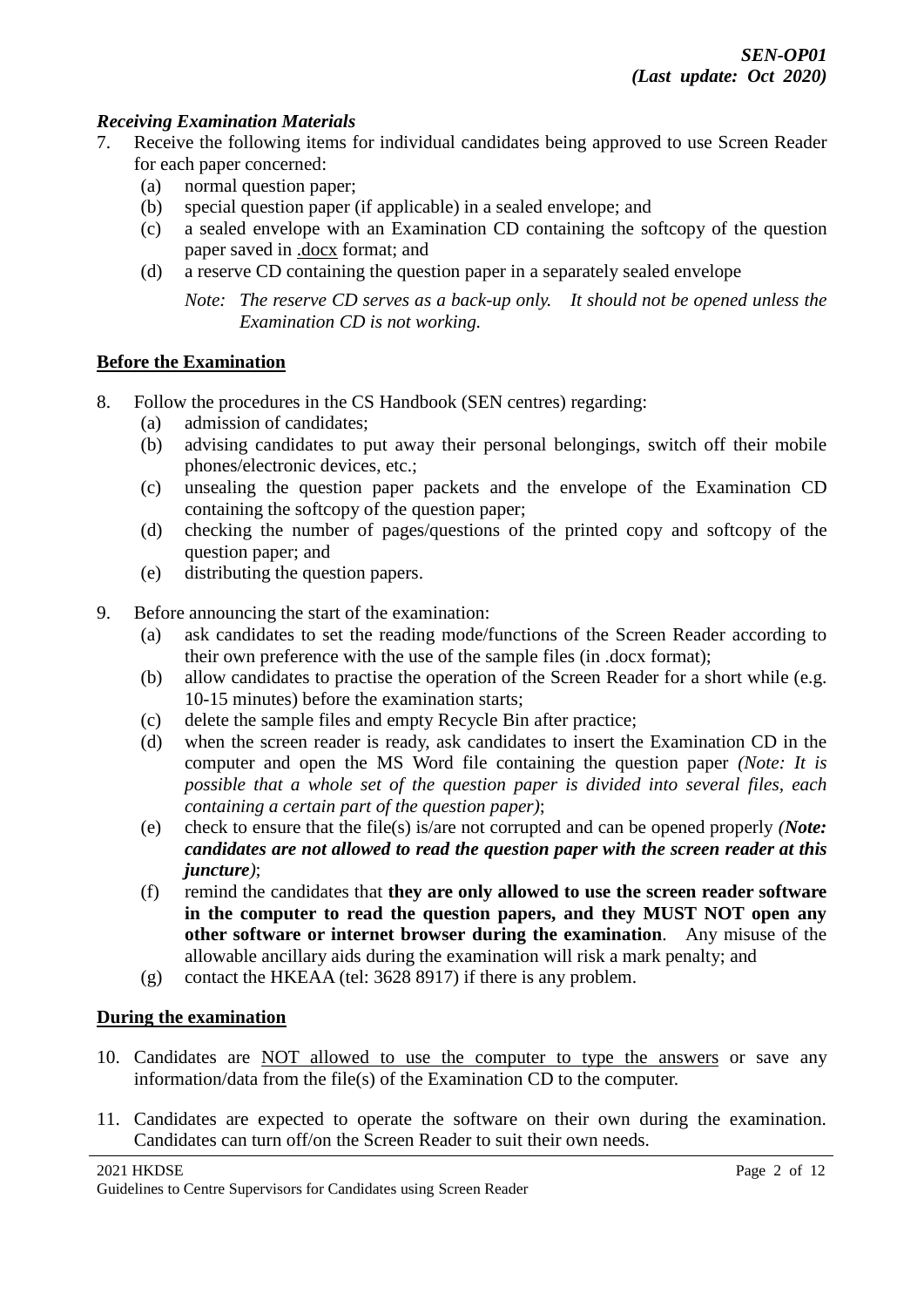- 12. 15 minutes and 5 minutes before the end of the examination, the CS/Invigilator should gently remind the candidates about the examination time left with the Time Reminder Notices.
- 13. In the event of software problems/computer breakdown that necessitates the computer to be re-booted or replaced OR the software to be re-started, the CS/Invigilators should confirm whether the candidate will choose:
	- (a) to continue reading the printed copy of the question paper and answer with NO time compensation being given; **OR**
	- (b) to pause the examination during the re-start/re-boot period until the software/computer is available for use again, and continue the examination after the technical problem is fixed. If the problem still persists, the candidate should continue the examination and read the printed copy of the question paper. The CS/Invigilator should record the duration of pause(s). Before asking the candidate to resume working, the CS/Invigilator should adjust the examination finishing time based on the duration of pauses) and write down the actual examination finishing time on the candidate's examination timetable.

*Note: The CS should contact the HKEAA (Tel: 3628 8917) and the incident should be reported in Report Form SR4g.* 

# **End of examination**

- 14. The CS/Invigilators should collect and seal the answer scripts following the procedures stated in the CS Handbook (SEN centres).
- 15. Return the following materials to the HKEAA after the end of each examination day:
	- (a) answer scripts and Annex 3 sealed in the **Answer Script Envelope**;
	- (b) any (printed) rough works in the **Rough-work Sheet Envelope**;
	- (c) all the CDs containing the softcopy of the question papers in the original **CD Envelope** (candidates are not allowed to take away any CDs);
	- (d) Special Report forms (if any) in the **Envelope for Special Reports & Related Scripts/Answer Sheets**; and
	- (e) Other examination materials as listed in the CS Handbook (SEN centres).

# **Other points to note**

- 16. The use of screen readers is NOT allowed in the following language papers or section of language papers in which comprehension skills are tested. These will be excluded from the Examination CD. Candidates should refer to the printed copy or braille version (if applicable) of the Question Papers for the content.
	- ⚫ Chinese Language Paper 1 (Reading)
	- Chinese Language Paper 3 (Listening and Integrated Skills) Reading Materials
	- ⚫ English Language Paper 1 (Reading)
	- ⚫ English Language Paper 3 (Listening and Integrated Skills) Data File
- 17. Candidates are reminded that the Screen Reader software still has its constraints. Most mathematical formulae and numbers in papers such as Mathematics cannot be read. If certain Chinese characters and/or special symbols (such as "α" and "β") cannot be displayed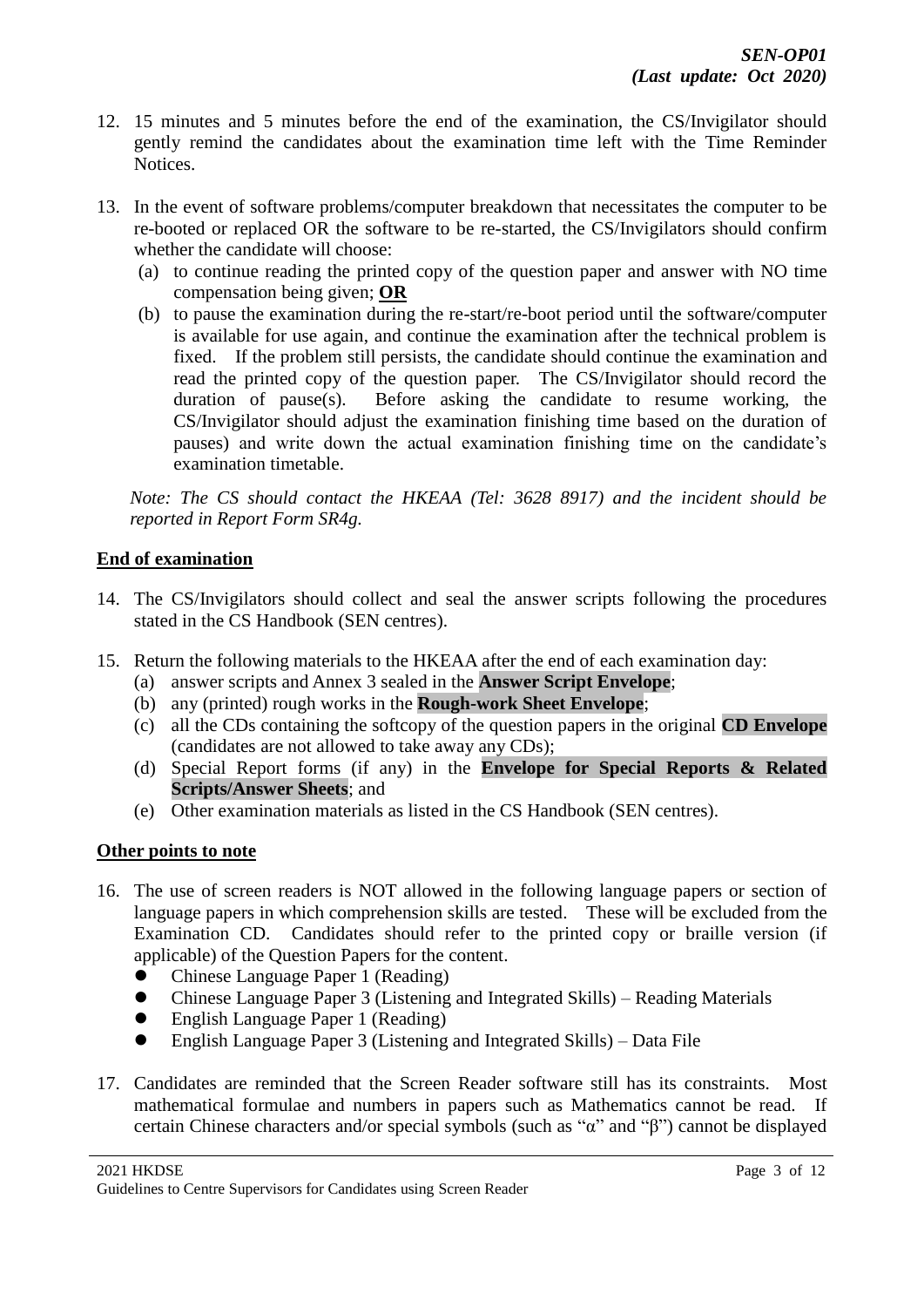in the softcopy of the question paper or read out by the software, the CS/Invigilators should instruct the candidates concerned to refer to the printed copy or braille version (if applicable) of the question paper for information.

- 18. Under special circumstances, candidates with severe visual disabilities are allowed to read their own scripts typed by the word processor with the braille display function of the Screen Reader.
- 19. If a candidate with specific learning disability is also allowed to use the speech-to-text (STT) software in the examination, only standard extra time allowance (ETA) of 25% will be given. NO additional ETA will be provided for using both speech-to-text software and screen reader. The candidate may read the question paper and 'read back' his/her answers with the text-to-speech function of the MacBook Air. He/she may operate both software on the same computer with sufficient training/practice given by the school but he/she is strongly advised to use separate computers in order to lower the chance of technical problem or human error. For details about the use of STT software, please refer to *SEN-OP04 'Guidelines to Centre Supervisors for Candidates using Speech-to-text Software in the Examinations'*.
- 20. Enquiry: SEN hotline (tel: 3628 8917)

*October 2020*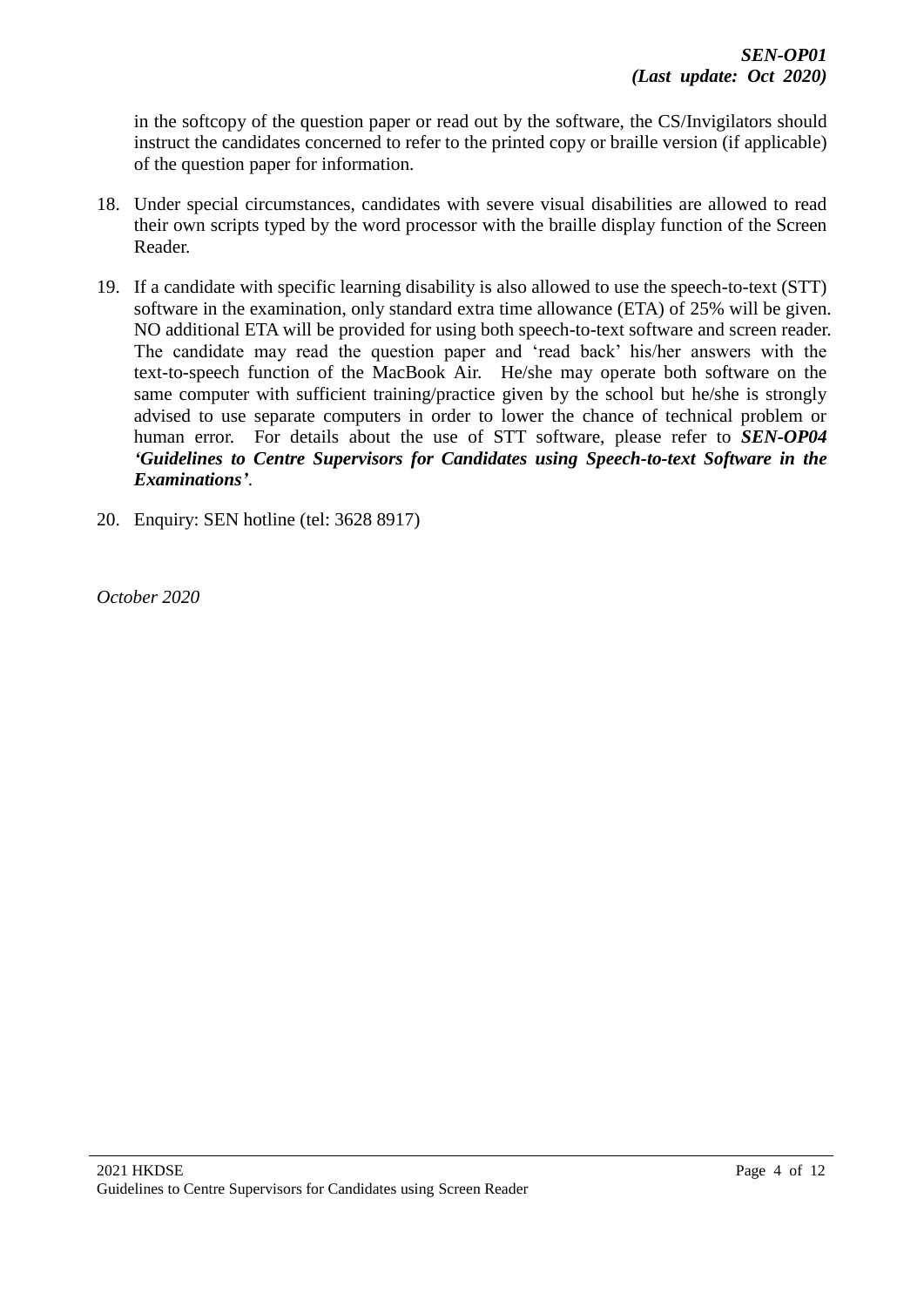# **Annex 1**

# **Recommended Computer Facilities and Configuration for using Screen Reader Software**

### **1. Hardware**

- CPU: Pentium IV or higher
- RAM: 512MB or higher
- Free Disk Space: at least 100MB
- ⚫ CD Drive
- Sound Card
- ⚫ Keyboard & Mouse
- Earphones

# **2. Software**

- Windows 7 or higher
- ⚫ Microsoft Word 2010 (or above) for viewing the softcopies of the question papers
- Acrobat Reader XI or above
- ⚫ HKEAA pre-approved Screen Reader software [i.e. Windows Light, Penpower Chinese Writing Pad, NVDA, text-to-speech function in MacBook Air (or MacBook Pro) and 'Speak' command in MS Word 2010 (or above)]

# **3. Configuration**

Computer used for examination should be

- disconnected from any network and connections, including wired/wireless connection (e.g. un-plug and remove the network cable attached to the computer; stop/disable the Network Adapter(s) from Control Panel);
- running Traditional Chinese Language and installed with the Hong Kong Supplementary Character Set (HKSCS) [\(http://www.microsoft.com/hk/hkscs\)](http://www.microsoft.com/hk/hkscs);
- disabled for Spell Check, Dictionary, Translation and Auto-correct functions;
- cleared from unnecessary document files and templates (i.e. search and delete all .doc, .docx and .dot files except "Normal.dot" and empty the Recycle Bin); and
- set with "Always ON" under Windows Power Options and screen saver inactivated.

## **4. Special Notes**

- ⚫ Download the sample document in .docx format from the HKEAA webpage [\(http://www.hkeaa.edu.hk/tc/Candidates/special\\_needs\\_candidates/hkdse.html\)](http://www.hkeaa.edu.hk/tc/Candidates/special_needs_candidates/hkdse.html) and save them on the desktop.
- ⚫ Open the sample document in docx format with MS Word.
- ⚫ Ensure the Screen Reader software functions properly with sound emitting via the earphones.
- ⚫ If any Chinese characters cannot be read out by the Screen Reader software, candidates should refer to the printed copy of the question paper for information.
- ⚫ Spare computer (with the same configuration) and earphones should be set up for contingency arrangement.
- ⚫ To avoid possible collusion among candidates, computers should be placed in such a way that the screen of each candidate cannot be seen by other candidates.
- ⚫ A minimum of 2 feet distance between candidates' seats is required.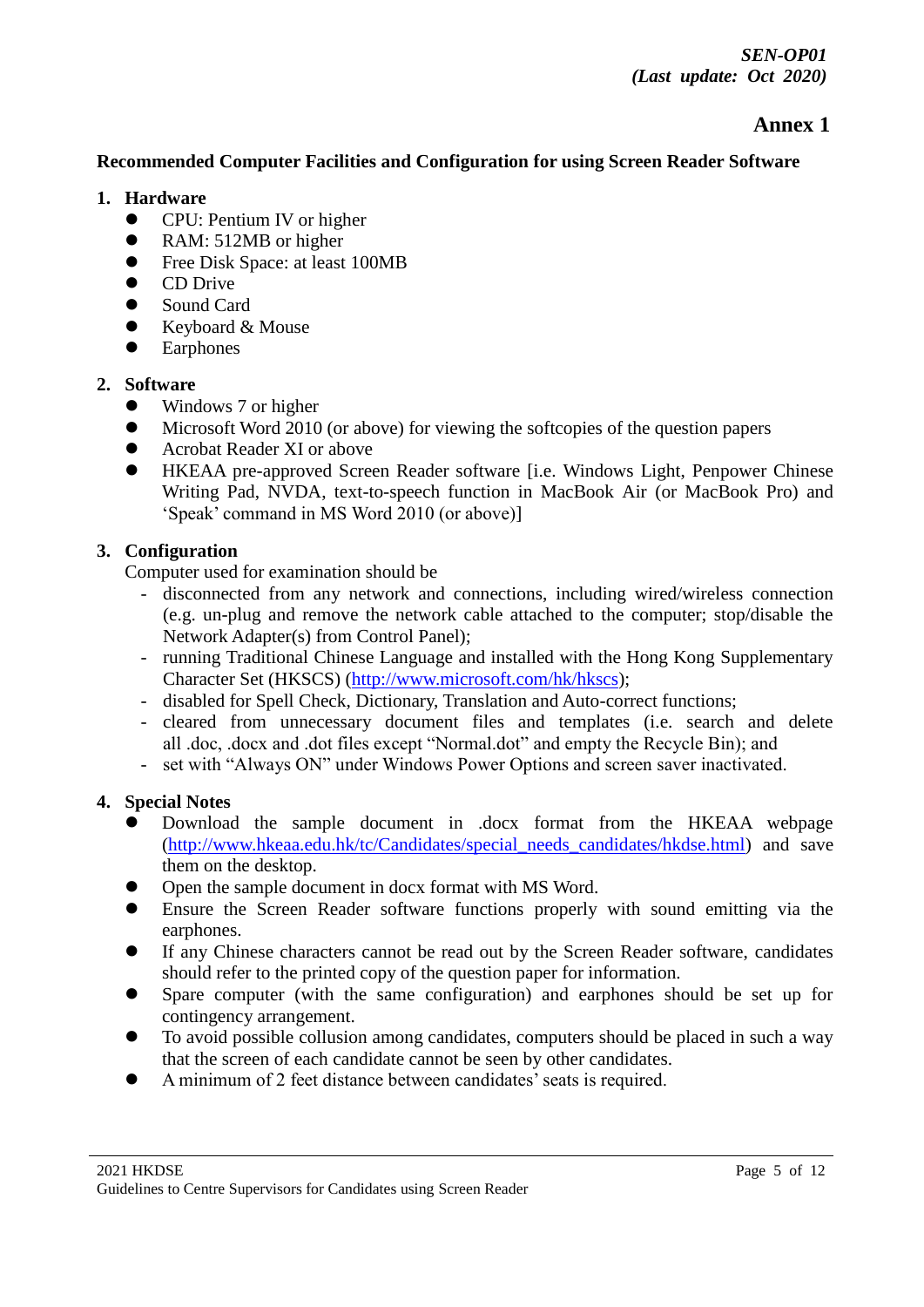# **Annex 2**

## **Suggested Steps for Checking Equipment and Facilities**

- 1. For each computer checked, fill in the details required on the "Report on Checking Equipment and Facilities".
- 2. Open the sample document and switch on the Screen Reader, highlight the words in the document and listen to the sound emitted via the earphones. Repeatedly highlight different words to make sure both the Screen Reader and the earphones function properly.
- 3. Check the networks to ensure that candidates are unable to communicate with each other using the computers (with or without internet connection).

*Suggested steps for checking:*

 $\Diamond$  Open "Network and Sharing Center" in "Control Panel", and make sure "No internet access" and "No network access" are shown under the section "View your active networks"



- $\Diamond$  Share a file at the teacher's computer and record the path (e.g. Network Neighbourhood  $\rightarrow$  CS1-11a  $\rightarrow$  Desktop  $\rightarrow$  test  $\rightarrow$  test.doc)
- $\Diamond$  In the word processing application of the candidate's computer
	- Click File  $\rightarrow$  Open  $\rightarrow$  type the path of the shared file
	- ⚫ A failure message should appear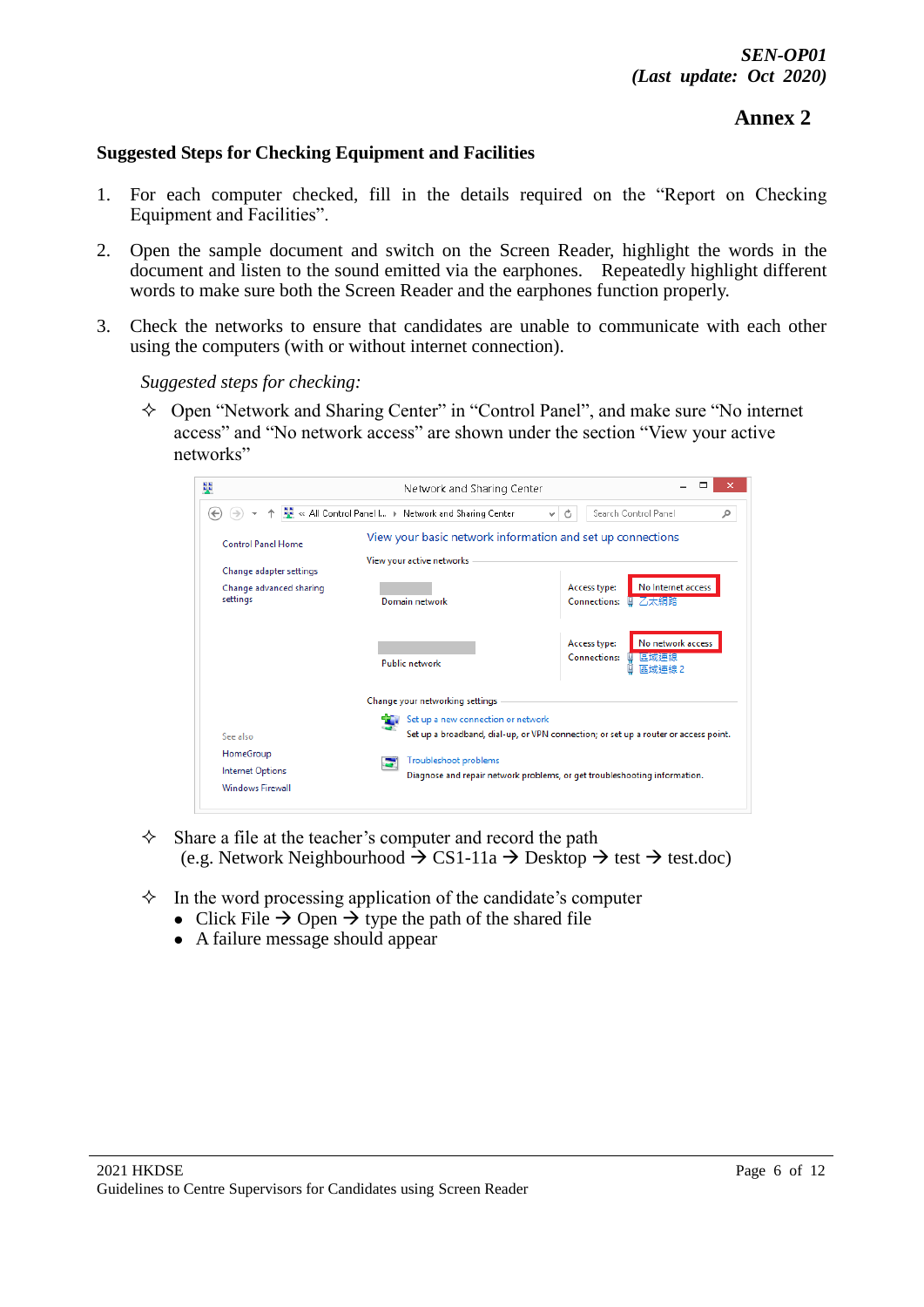4. Uninstall/Disable internet browser(s) and undesirable software in the computer.

*Suggested steps for compliance:*

 Open "Programs and Features" window in "Control Panel", select installed browsers such as Chrome or Firefox, and click "Uninstall"

| $\overline{\mathbf{a}}$               | Programs and Features                                                                        |                                         | □<br>×                            |
|---------------------------------------|----------------------------------------------------------------------------------------------|-----------------------------------------|-----------------------------------|
| (∉                                    | > Control Panel > All Control Panel Items > Programs and Features                            | Ċ<br>$\checkmark$                       | Search Programs and Features<br>Ω |
| <b>Control Panel Home</b>             | Uninstall or change a program                                                                |                                         |                                   |
| View installed updates                | To uninstall a program, select it from the list and then click Uninstall, Change, or Repair. |                                         |                                   |
| Turn Windows features on or<br>off    | Organize v<br>Uninstall<br>Change<br>Repair                                                  |                                         | 988 -                             |
| Install a program from the<br>network | ×<br><b>Name</b>                                                                             | Publisher                               | Installed On                      |
|                                       | <b>Google Chrome</b><br>Mozilla Firefox 47.0.2 (x86 en-US)                                   | Google Inc.<br>Mozilla                  | 5/27/2013<br>11/21/2016           |
|                                       |                                                                                              |                                         |                                   |
|                                       |                                                                                              |                                         |                                   |
|                                       |                                                                                              |                                         |                                   |
|                                       |                                                                                              |                                         |                                   |
|                                       | $\epsilon$                                                                                   |                                         | $\rightarrow$                     |
|                                       | Emurasoft, Inc. Product version: 8.06.000                                                    | Support link: http://www.emurasoft.com/ |                                   |

 $\Diamond$  Click "Turn Windows features on or off", then un-check "Internet Explorer" box in "Windows Features" dialog. Click "OK" to restart your PC

| 圓                                                            | Programs and Features                                                                                                                                                                                                                                                                                                                                                                                                                                                                                                       |                                                                           |
|--------------------------------------------------------------|-----------------------------------------------------------------------------------------------------------------------------------------------------------------------------------------------------------------------------------------------------------------------------------------------------------------------------------------------------------------------------------------------------------------------------------------------------------------------------------------------------------------------------|---------------------------------------------------------------------------|
| b.                                                           | Control Panel > All Control Panel Items > Programs and Features<br>Ċ<br>$\mathcal{M}$ .                                                                                                                                                                                                                                                                                                                                                                                                                                     | Search Programs and Features<br>$\Omega$                                  |
| <b>Control Panel Home</b>                                    | $\Box$<br>$\Box$<br>Windows Features<br>Uni                                                                                                                                                                                                                                                                                                                                                                                                                                                                                 |                                                                           |
| View installed updates<br>Turn Windows features on or<br>off | Turn Windows features on or off<br>Tou<br>To turn a feature on, select its check box. To turn a feature off, clear its<br>check box. A filled box means that only part of the feature is turned on.<br>Organiz                                                                                                                                                                                                                                                                                                              | нr.<br>胆                                                                  |
| Install a program from the<br>network                        | .NET Framework 3.5 (includes .NET 2.0 and 3.0)<br>Name<br>.NET Framework 4.5 Advanced Services<br>l m<br>$\overline{+}$<br>Active Directory Lightweight Directory Services<br><u>an Milli Hammer Vi</u><br>Internet Explorer 11<br><b>INTERNATIONAL CONTINUES IN THE EXPLANS</b><br>Internet Information Services Hostable Web Core<br>Legacy Components<br>Media Features<br>田<br>Microsoft Message Queue (MSMQ) Server<br>Network Projection<br><b>Print and Document Services</b><br>п<br>$\overline{a}$<br>OK<br>Cancel | Installed On<br>$\hat{\phantom{1}}$<br>9/9/2016<br>11/21/2016<br>1/9/2017 |
| $\overline{\phantom{a}}$                                     |                                                                                                                                                                                                                                                                                                                                                                                                                                                                                                                             | $\rightarrow$                                                             |
|                                                              | Igor Pavlov Product version: 9.20.00.0<br>Help link: http://www.7-zip.org/Update information: http://www.7-zip.org/download                                                                                                                                                                                                                                                                                                                                                                                                 | Support link: http://www.7-zip.org/                                       |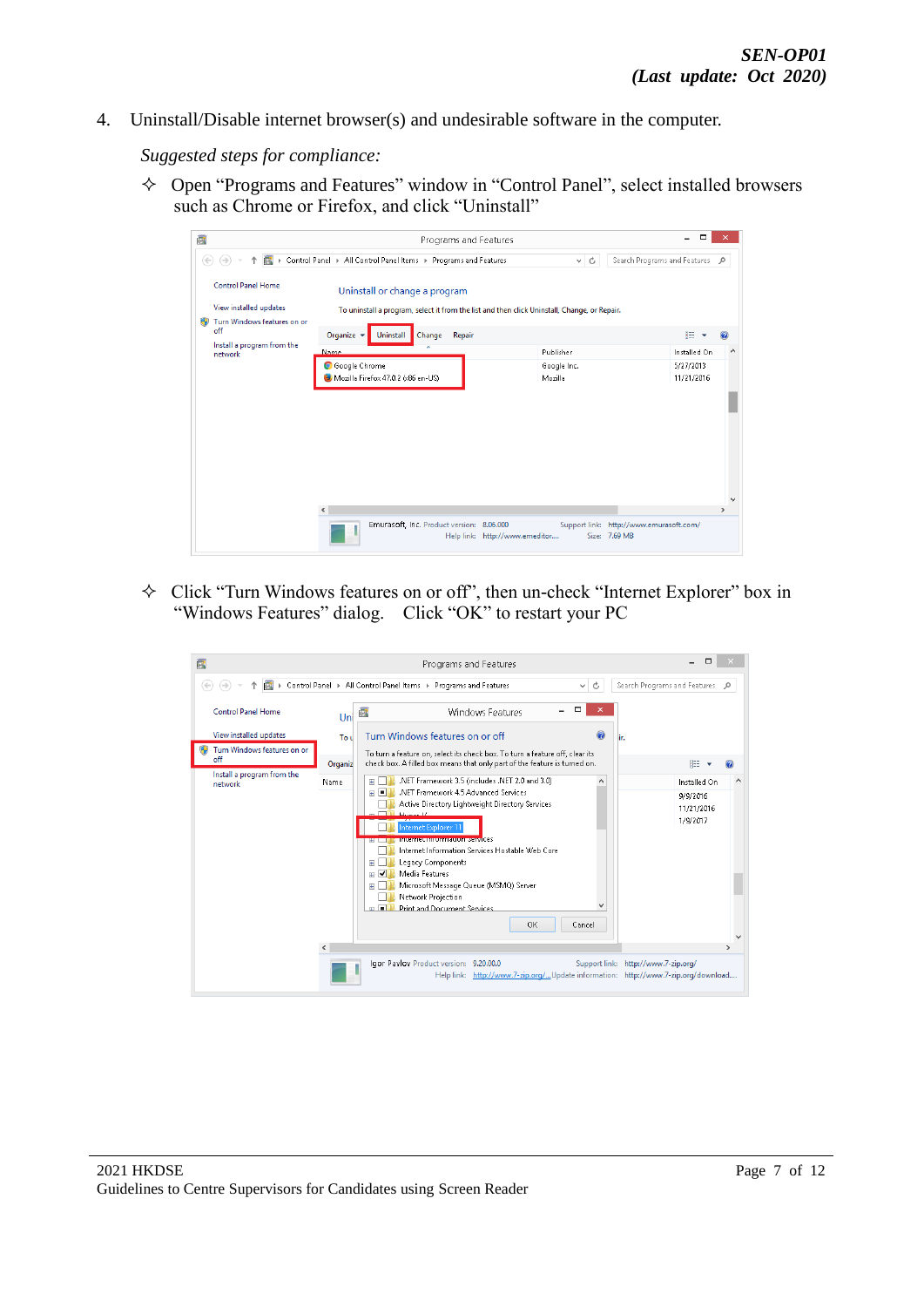5. Check that no templates except the normal/blank one exist in any disk drives accessible by the candidates.

*Suggested steps for checking:*

## MS Word 2013

- Click File → Open → click **All Word Templates** for Files of type: option box
- Select any disk drive (e.g. C: or D:) accessible by candidate  $\rightarrow$  type the '\*.dot\*' at the search box (top right hand corner)  $\rightarrow$  check any files with extension '\*.dot\*' are displayed

| W                                               | Open                                                                       | $\mathsf{x}$                                                               |  |  |
|-------------------------------------------------|----------------------------------------------------------------------------|----------------------------------------------------------------------------|--|--|
| ∈                                               | Search Results in Local Disk (C:) >                                        | Ċ<br>*.dot'<br>$\omega$<br>$\times$                                        |  |  |
| Organize $\blacktriangleright$                  |                                                                            | 睚<br>⋒                                                                     |  |  |
| ^<br>Desktop<br>Downloads<br>H<br>Recent places | ~\$ilt-In Building Blocks.dotx<br>W                                        | Date modified: 6/28/2016 5:39 PM<br>Size: 162 bytes                        |  |  |
|                                                 | C:\Users\chanck\AppData\Roaming\Microsoft\Document Building Blocks\1033\14 |                                                                            |  |  |
| ٠E<br>This PC<br><b>Desktop</b><br>Documents    | ~ \$ilding Blocks.dotx<br>W                                                | Date modified: 6/28/2016 5:39 PM<br>Size: 162 bytes                        |  |  |
| Downloads                                       |                                                                            | C:\Users\chanck\AppData\Roaming\Microsoft\Document Building Blocks\1033\14 |  |  |
| hkeaa (c0651)<br>Music                          | Normal.dotm                                                                | Date modified: 1/3/2014 4:19 PM<br>Size: 20.3 KB                           |  |  |
| My Web Sites on<br>Е<br><b>Pictures</b>         | C:\Users\chanck\AppData\Roaminq\Microsoft\Templates                        |                                                                            |  |  |
| Test (c0651)<br><b>M</b> Videos                 | ~\$Normal.dotm                                                             | Date modified: 11/18/2013 3:58 PM<br>Size: 162 bytes                       |  |  |
| Local Disk (C:)<br>$\Box$ DATA (D:)             | C:\Users\chanck\AppData\Roaming\Microsoft\Templates                        |                                                                            |  |  |
| File name:                                      |                                                                            | All Word Templates (".dobc".dc \<br>v                                      |  |  |
|                                                 |                                                                            | Tools<br>Cancel<br>Open<br>lv<br>$\mathbf{H}$                              |  |  |

#### MS Word: 2016, 2019

- Click File → Open → Browse → click **All Word Templates** for Files of type: option box
- $\Diamond$  Select any disk drive (e.g. C: or D:) accessible by candidate  $\rightarrow$  type the '\*.dot\*' at the search box (top right hand corner)  $\rightarrow$  check any files with extension '\*.dot\*' are displayed

| <b>WE</b> Open                        |                                                                                           | $\times$ |
|---------------------------------------|-------------------------------------------------------------------------------------------|----------|
|                                       | Search Results in Local Disk (C:) ><br>*.dot*<br>Ō<br>$\checkmark$                        | $\times$ |
| Organize $\blacktriangleright$        | 龍 ・                                                                                       | Q        |
| <b>This PC</b><br>Desktop             | <b>Built-In Building Blocks</b><br>Size: 3.53 MB<br>W<br>Date modified: 17/2/2017 9:38 AM |          |
| <b>Documents</b><br>自<br>Downloads    | NormalPre<br>Size: 20.3 KB<br>Date modified: 16/12/2016 3:17 PM                           |          |
| Music<br>$=$ Pictures                 | TM01840907[[fn=Equations]]<br>Size: 50.6 KB<br>Date modified: 16/12/2016 3:14 PM          |          |
| <b>W</b> Videos<br>. Local Disk (C:)  | TM01793064[[fn=Equity]]<br>Size: 31.2 KB<br>W<br>Date modified: 16/12/2016 3:14 PM        |          |
| $\Box$ DATA (D:)<br>DVD Drive (F:) 16 | TM01793058[[fn=Median]]<br>Size: 56.7 KB<br>Date modified: 16/12/2016 3:14 PM             |          |
| CD Drive (G:) Dri<br>SECURE(H)        | TM01793060[[fn=Origin]]<br>Size: 52.0 KB<br>Date modified: 16/12/2016 3:14 PM             |          |
| File name:                            | <b>All Word Templates</b><br>$\checkmark$                                                 |          |
|                                       | <b>Tools</b><br>Cancel<br>Open                                                            |          |

*Suggested steps for compliance:*

- $\Diamond$  Locate the folder of word processing applications' templates
	- Open the File explorer  $\rightarrow$  select the disk drive  $\rightarrow$  type '\*.dot\*' at the search box  $\rightarrow$  Press "Enter" to search the files
	- The folder is usually located at c:\Program Files\Microsoft Office\Templates or c:\Program Files\Microsoft Office\root\Templates
- Delete All '.dot' files except 'normal.dot / normal.dotm / normal.dotx'
- $\Diamond$  Empty Recycle Bin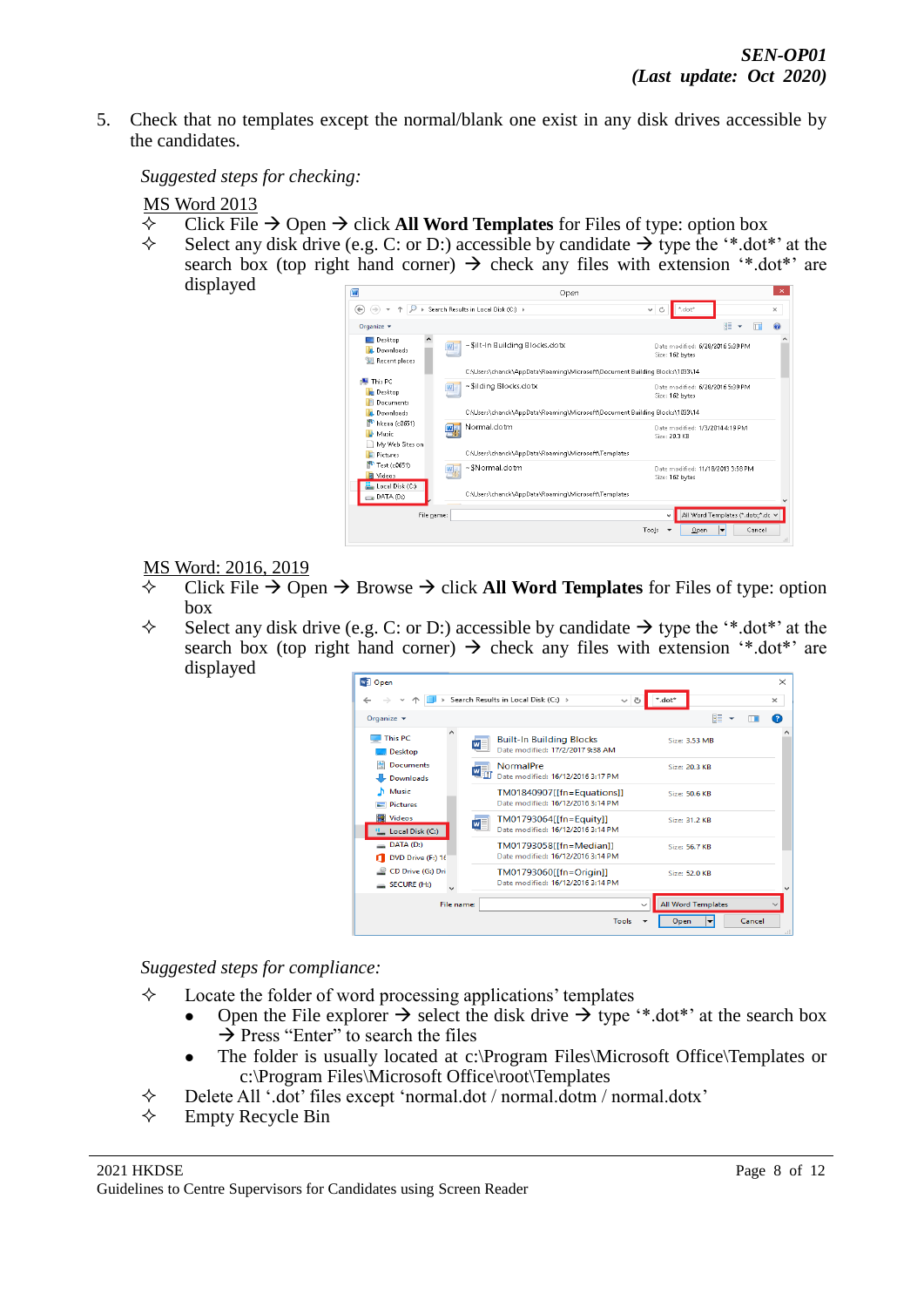6. Check that no document files exist in any disk drives accessible by the candidates.

#### *Suggested steps for checking:*

- $\Diamond$  Same as the steps in (5) above except that **Word Documents** should be chosen for file type
- $\Diamond$  No document file should be listed

#### *Suggested steps for compliance:*

- $\diamond$  Click Start  $\rightarrow$  Find  $\rightarrow$  File or Folder  $\rightarrow$  type '\*.doc'/'\*.docx'<br>  $\diamond$  Delete all '\*.doc'/'\*.docx' files found
- $\diamond$  Delete all '\*.doc'/'\*.docx' files found<br>  $\diamond$  Empty Recycle Bin
- Empty Recycle Bin
- 7. Check that no mistyped or misspelled text is put in the Autocorrect list.

#### *Suggested steps for checking:*

- $\diamond$  Click the File menu  $\rightarrow$  Options<br>  $\diamond$  In the Word Options dialog box.
- $\Diamond$  In the Word Options dialog box, click Proofing, and then click AutoCorrect Option Scroll up and down to locate mistyped or misspelled autotext
- $\diamond$  Scroll up and down to locate mistyped or misspelled autotext<br>  $\diamond$  No texts such as 'usually' should appear on the list
- No texts such as 'usually' should appear on the list

#### *Suggested steps for compliance:*

- $\diamond$  Click the File menu  $\rightarrow$  Options<br>  $\diamond$  In the Word Options dialog box.
- $\Diamond$  In the Word Options dialog box, click Proofing, and then click AutoCorrect Option Scroll up and down to locate mistyped or misspelled autotext (for example look)
- Scroll up and down to locate mistyped or misspelled autotext (for example, look for mistyped or misspelled autotext like 'usualyl' which will be corrected automatically to 'usually')
- $\Diamond$  Delete all mistyped or misspelled autotext from the list
- 8. Check that no English-Chinese and/or Chinese-English dictionary/translation is installed.

#### *Suggested steps for checking:*

- $\diamond$  Click the File menu  $\rightarrow$  Options<br>  $\diamond$  In the Word Options dialog box
- In the Word Options dialog box, click Proofing, and then click Custom Dictionaries **Option**
- $\Diamond$  Select the unnecessary dictionary and click "Remove" button

#### *Suggested steps for compliance:*

- $\Diamond$  Click Start  $\rightarrow$  Settings  $\rightarrow$  Control Panel  $\rightarrow$  Add/Remove Programs
- $\diamond$  Look for any program on English-Chinese or Chinese-English dictionary/translation  $\diamond$  Click the 'Remove' button if any is found
- Click the 'Remove' button if any is found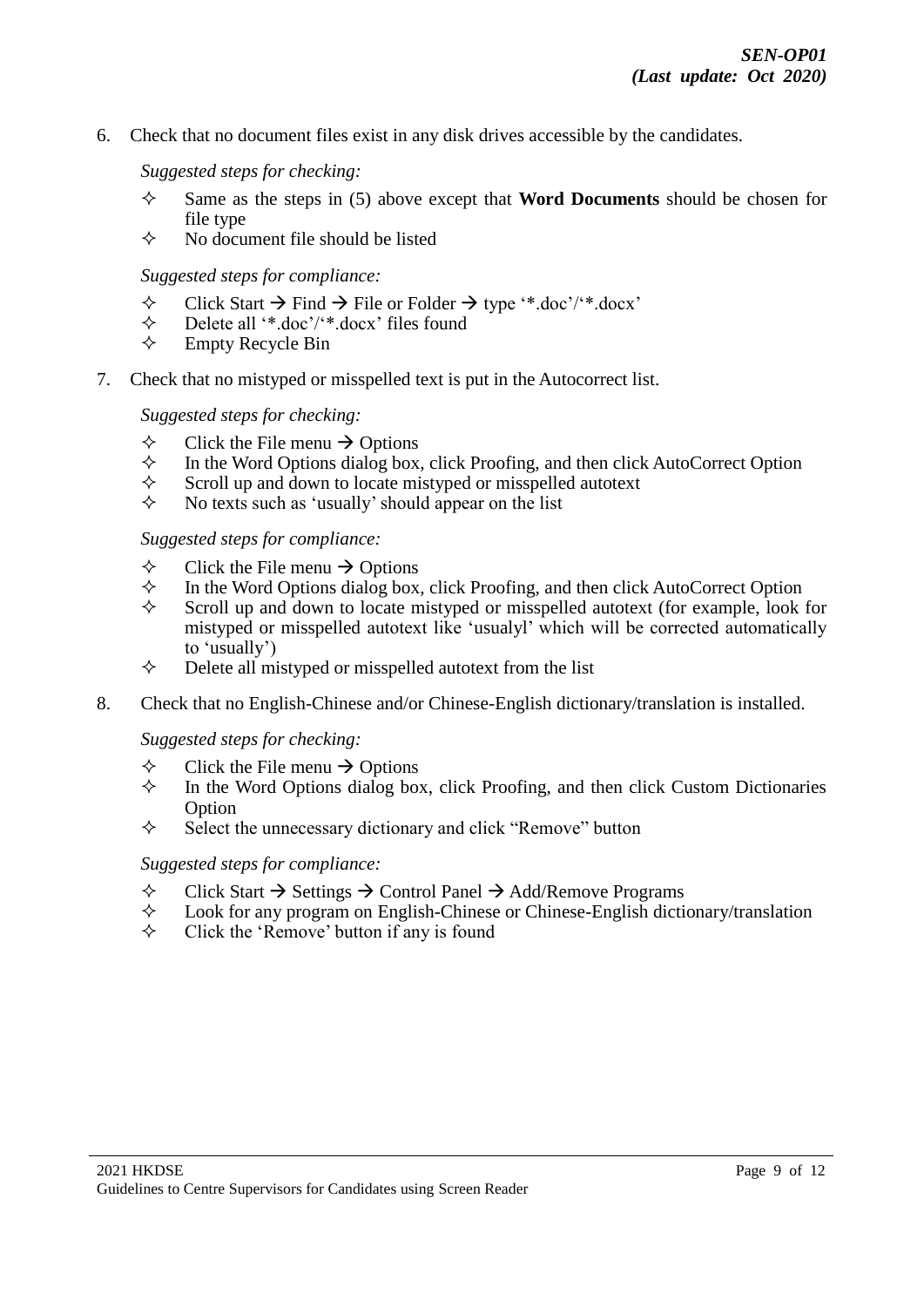- 9. Check that no proof-reading / spell check / grammar check / thesaurus function is available. *Suggested steps for compliance:*
	- $\Diamond$  Change or re-install the Microsoft Office to disable the proof-reading function

Microsoft Office: 2010, 2013, 2016

| a | Microsoft Office Professional Plus 2010                                                                                                                                                                                                            |                                           |
|---|----------------------------------------------------------------------------------------------------------------------------------------------------------------------------------------------------------------------------------------------------|-------------------------------------------|
|   | 安装灌填(N)<br>自訂 Microsoft Office 程式執行方式<br>œ<br>受到腹股形<br>œ<br>多语杂支援<br>e<br>田<br>字型<br>٠<br>Θ<br>校訂工具<br>固<br>緊接中文校訂工具<br>翻譯格心權案<br>Θ<br>英文校訂工具<br>٠<br>光學字元蒔語模組<br>œ<br>全部母找所有形態<br>٠<br>œ<br>同義字<br>٠<br>e<br>拼字及文法検査<br>∝<br>۰<br>従我的電腦軌行(R)<br>e | ๏<br>۸                                    |
|   | 第一次使用時才安裝①<br>®∣⇔<br>пħ<br>無法使用(N)<br>×<br>≅ ⊫<br>梳查文件中的文字拼字及文法。                                                                                                                                                                                   | 所需的磁碟機線空間: 2.86 GB<br>可用的磁碟摄空器: 146.57 GB |
|   |                                                                                                                                                                                                                                                    | 上一步区)<br>離情(C)                            |

*(Note: the change (*自訂*) function is not available for Microsoft Office 2019. Please uncheck all boxes to turn off the proof-reading function as illustrated on page 11.)* 

 $\Diamond$  Uncheck all boxes as shown to turn off spell checking and dictionary functions within Microsoft Word

# MS Word 2013

|                                                           | Word 選項                                                                                                                                                                                                                                                                                                                                                                                | $\overline{?}$<br>$\mathbf{x}$ |
|-----------------------------------------------------------|----------------------------------------------------------------------------------------------------------------------------------------------------------------------------------------------------------------------------------------------------------------------------------------------------------------------------------------------------------------------------------------|--------------------------------|
| $-82$<br>题示                                               | ABC 變更 Word 校正與植式化文字的方式。                                                                                                                                                                                                                                                                                                                                                               |                                |
| 校訂                                                        | 自動校正選項                                                                                                                                                                                                                                                                                                                                                                                 |                                |
| 儲存<br>印刷楼式<br>語言<br>進隆<br>自訂功能區<br>快速存取工具列<br>増益集<br>信任中心 | 自動校正選項(A)<br>變更 Word 在您翻入時校正與格式化文字的方式:<br>在 Microsoft Office 程式中修正拼入错誤時<br>□ 忽略全部大寫字(U)<br>□ 忽略蒂有數字的文字(B)<br>□ 忽略網際網路和樞霉位址(F)<br>□ 標示重複的字(R)<br>□ 僅從主字典提供建議(1)<br>自訂字典(C)<br>在 Word 中修正拼字及文法錯誤時<br>□ 自動拼字檢查(P)<br>□ 自動標記文法錯誤(M)<br>□ 常混淆的字(N)<br>□ 拼字檢查時亦檢查文法(H)<br><b>一部示可請性統計(L)</b><br>書寫樣式(W): Grammar Only<br>設定(D<br>$\vee$<br>重新检查文件(K)<br>例外(X): 图 所有新文件 v<br>√ 只隱藏文件中的拼字錯誤(S) |                                |
|                                                           | □ 只隱藏文件中的文法錯誤(D)                                                                                                                                                                                                                                                                                                                                                                       |                                |
|                                                           |                                                                                                                                                                                                                                                                                                                                                                                        |                                |
|                                                           | 確定                                                                                                                                                                                                                                                                                                                                                                                     | 取演                             |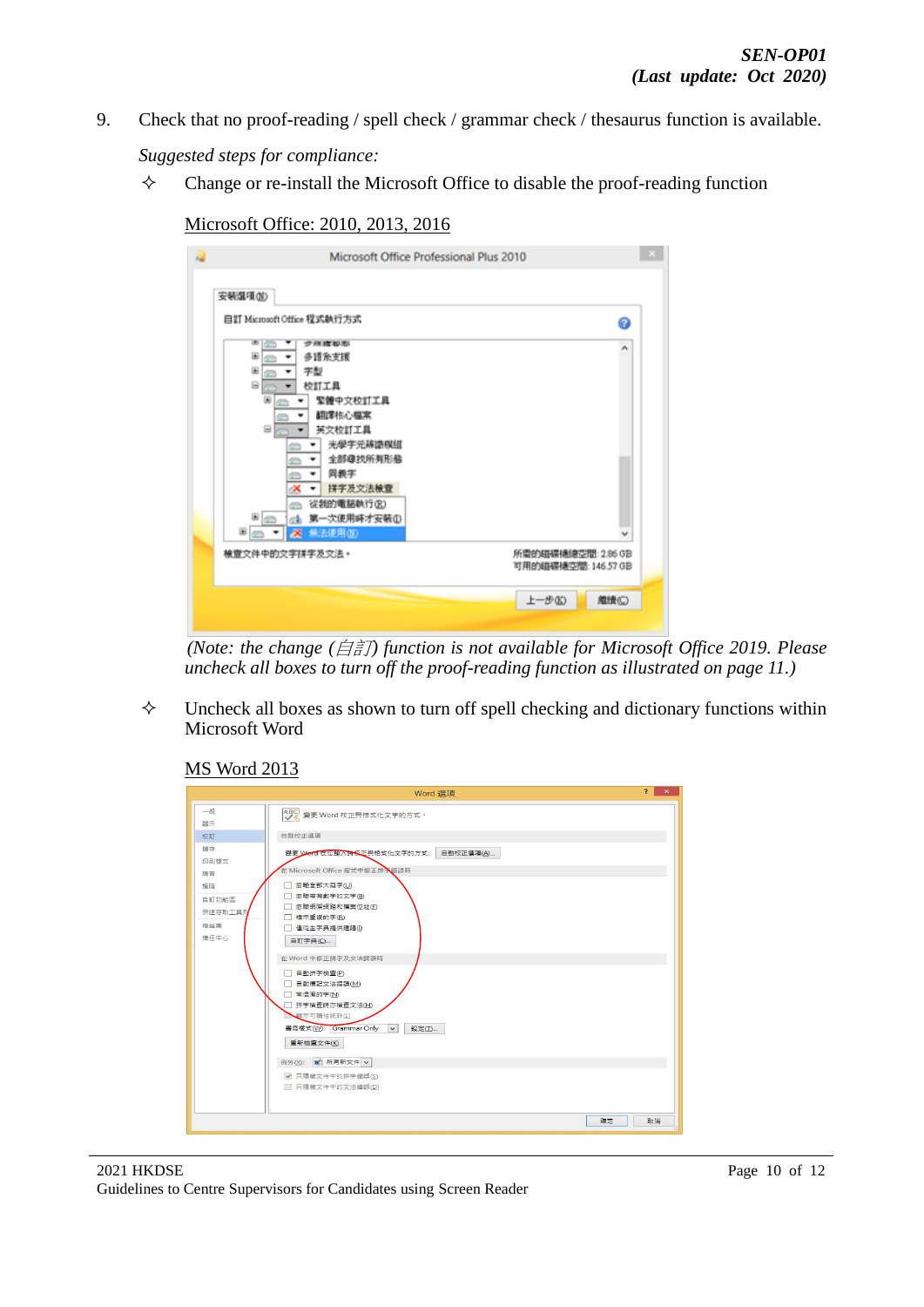#### MS Word 2016



# MS Word 2019



## Windows 8 or above